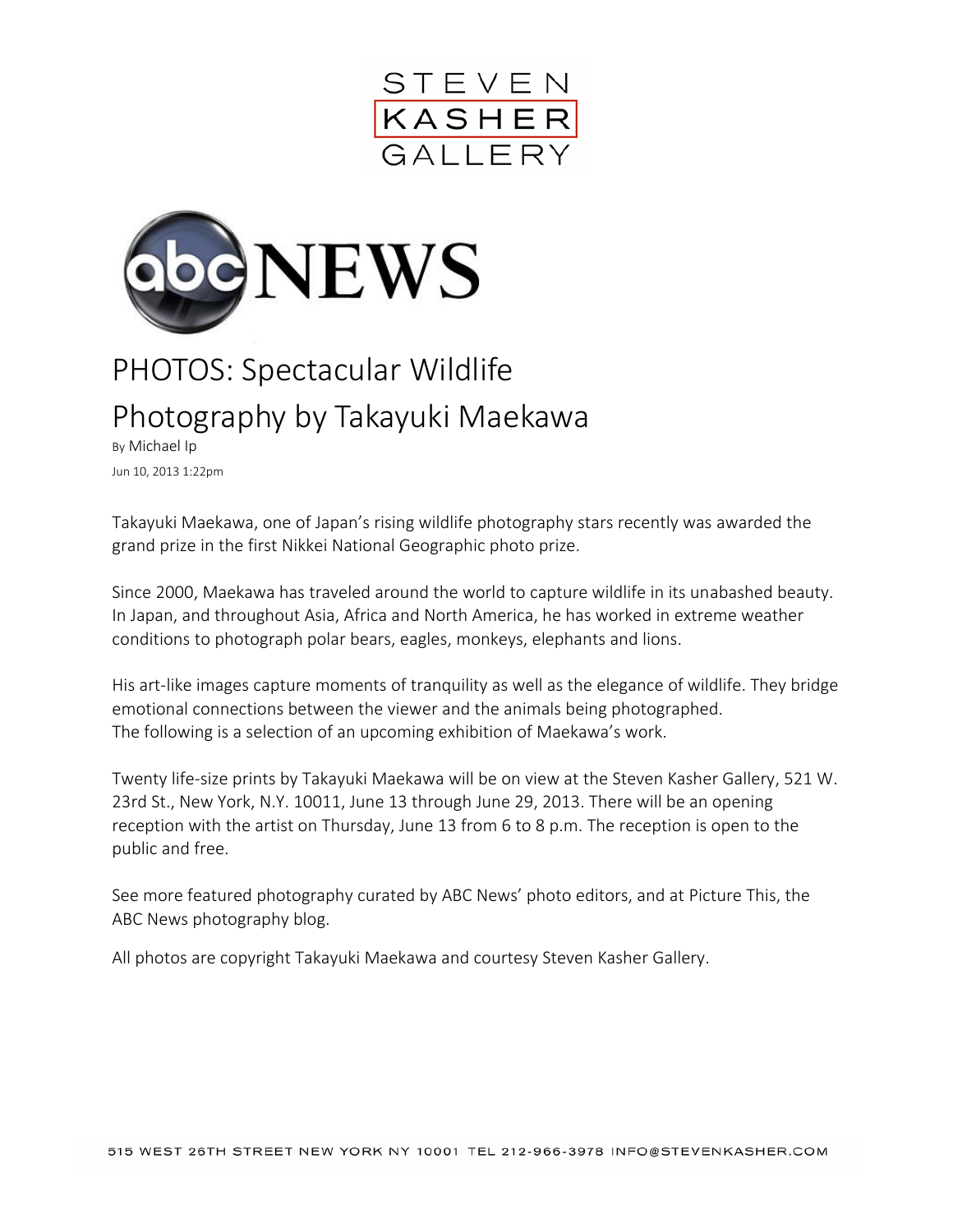



*"Polar Bear" | Churchill, Canada. November 2000.*



*"Japanese Monkey" | Jigokudani, Japan. November 2003.*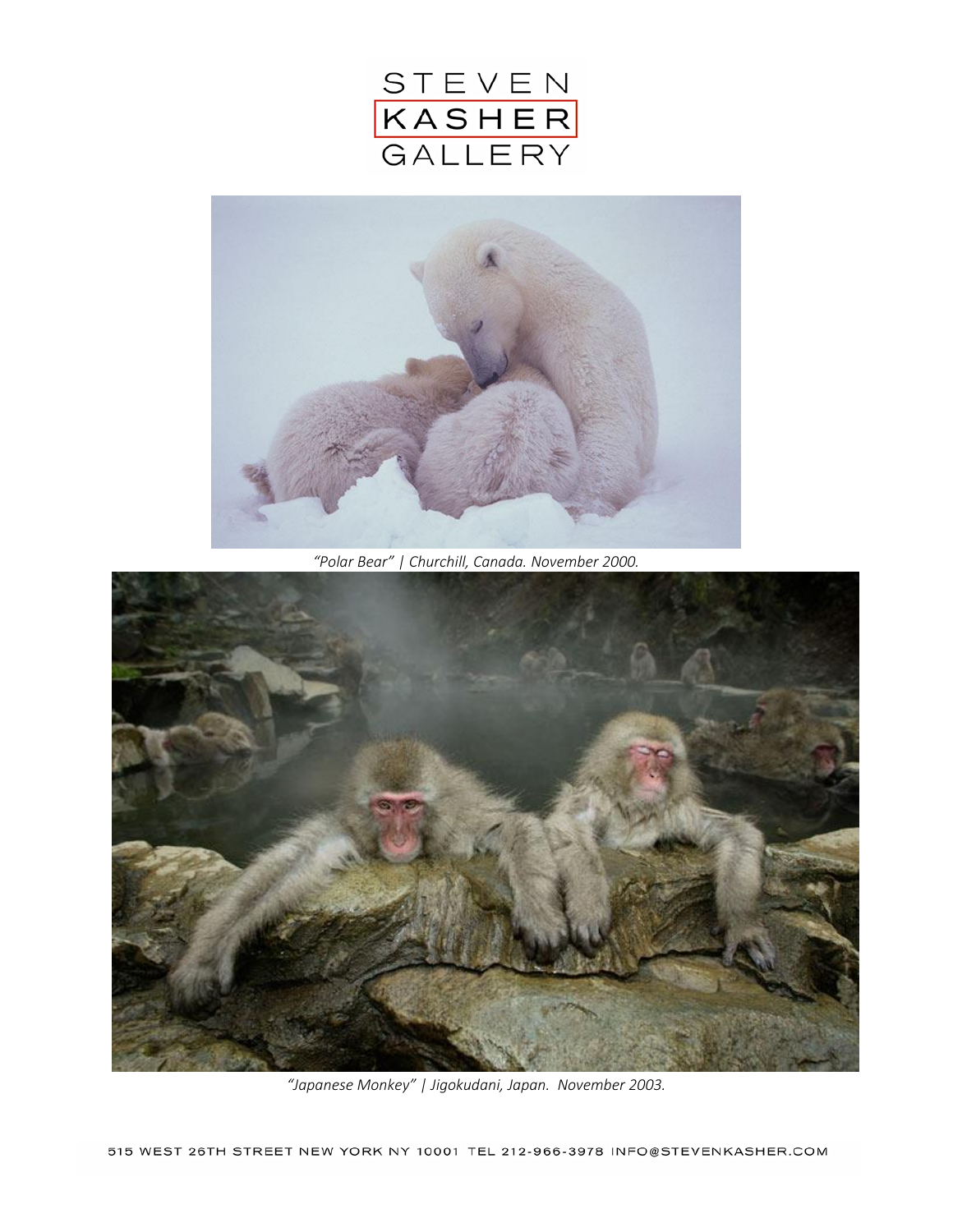



*"African Elephant" | Masaimara, Kenya. January 2012.*



*"Lion" | Masaimara, Kenya. February 2011.*

515 WEST 26TH STREET NEW YORK NY 10001 TEL 212-966-3978 INFO@STEVENKASHER.COM